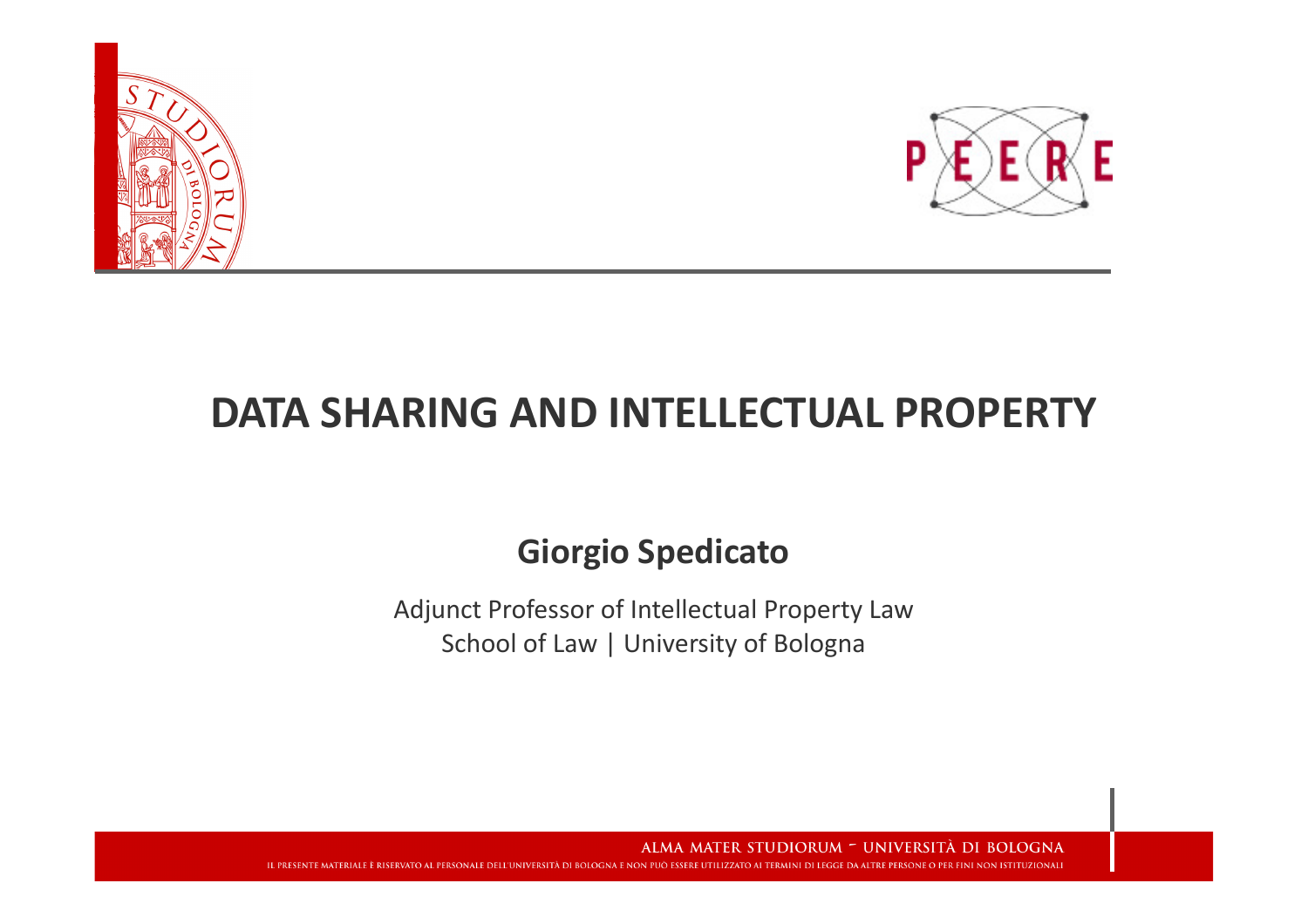

#### SUMMARY

- $\blacksquare$ Copyright protection and referee reports
- $\begin{array}{c} \hline \end{array}$ Who owns the copyright in a referee report?
- $\blacksquare$  To what extent it is possible to share data and information contained in referee reports?
- $\blacksquare$ ■ How to share referee reports among partners of the PEERE project: an example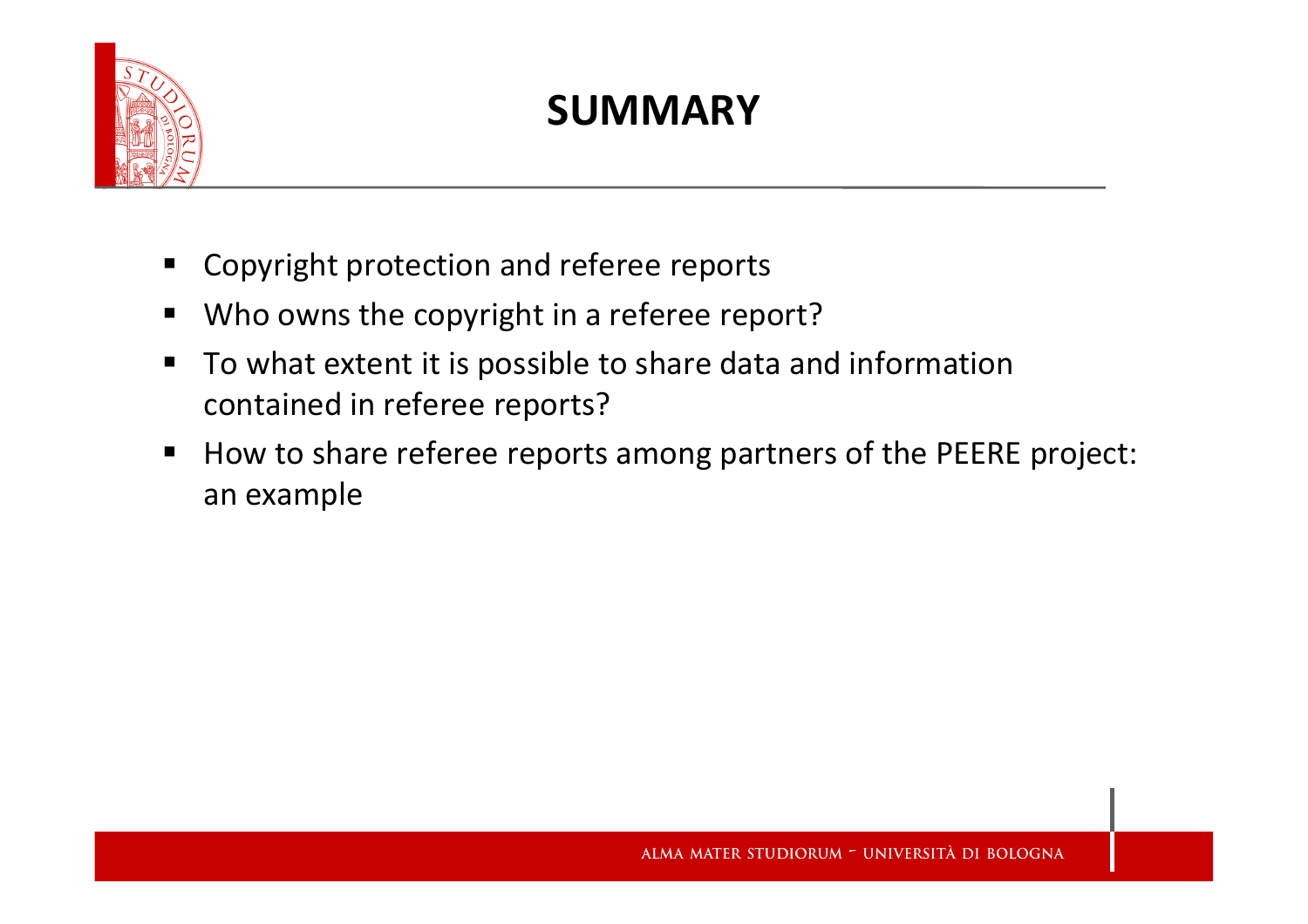

### Copyright protection and referee reports

- $\blacksquare$ Referee reports as literary works
- $\blacksquare$  Originality of literary works
	- $\checkmark$  difference between the *common law* countries vs the *civil law* countries approach to the originality issue
	- $\checkmark$  in general terms, low degree of originality required for copyright protection
	- usual, trivial, standardized or necessary works (or parts thereof): not protected by copyright
	- П Idea / expression dichotomy
	- $\checkmark$  only formal expression is protected, never ideas, facts, raw data, etc.
	- introduction of referee's comments and suggestions into the work to be published does not imply a co-ownership (at least generally) between the author and the referee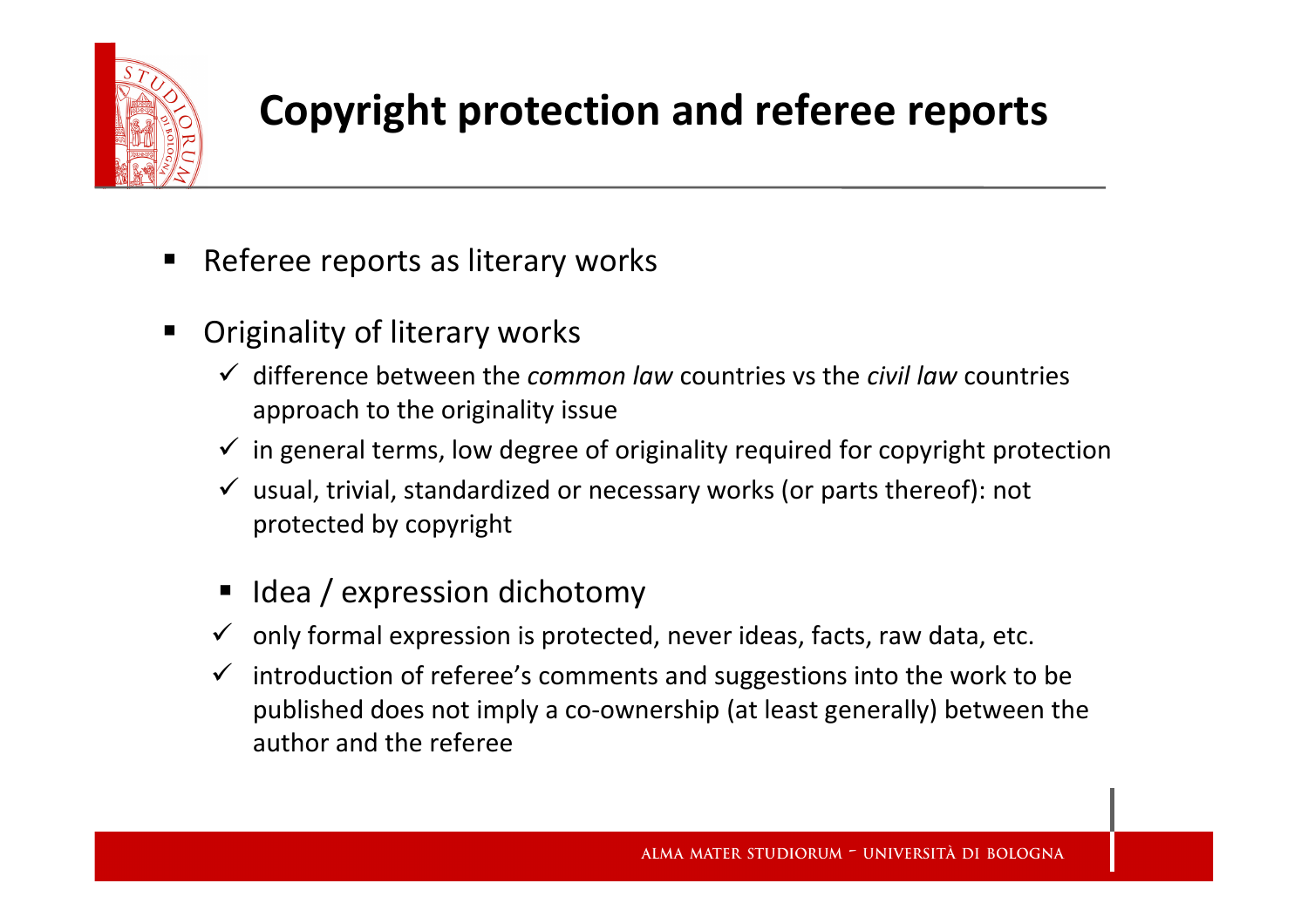

## Who owns the copyright in a referee report



- ٠ General principle: the author owns the copyright in the work (i.e. the referee owns the copyright in the referee report)
- $\blacksquare$ ■ The employer may own – in some cases – $-$  the copyright in its  $\overline{\phantom{a}}$ employees' works (however, it is extremely rare in the academic context that the employer owns the right in the writings of the researcher-employee)
- $\blacksquare$  The rights of the publisher depends on the contractual arrangement with the referee
	- "informal" approach: implied license + zweckübertragungstheorie
	- "formal" approach: license or assignment of rights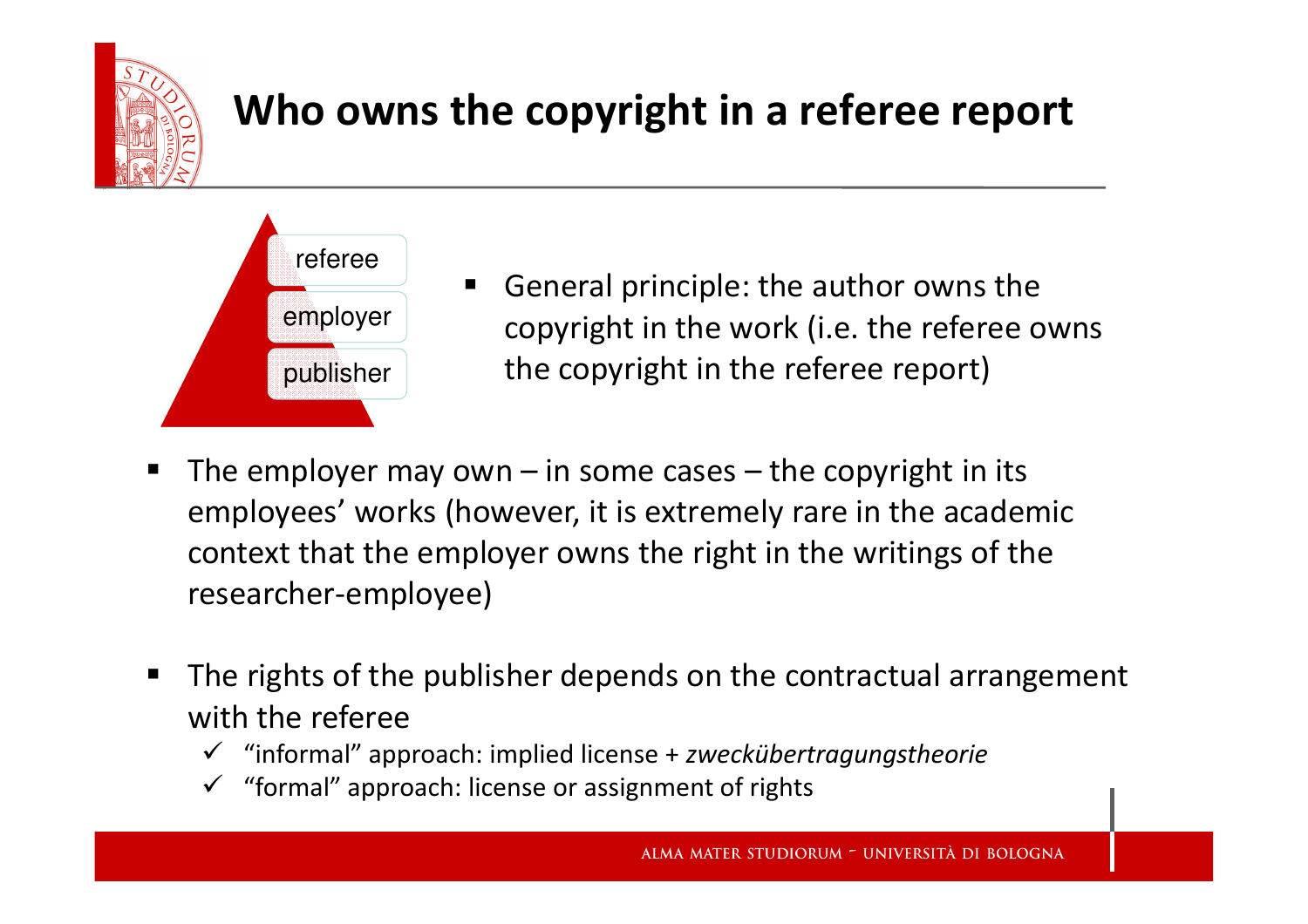

## To what extent it is possible to share data and information contained in referee reports?

- $\blacksquare$  Lacking a license or an assignment of rights:
	- $\checkmark$  only ideas, data and information contained in the referee report may be shared (paying attention to privacy and database legislation…)
	- $\checkmark$  the referee report as such should not be shared without the express consent ef the express of the express of the expression of the expression of the expression of the expression of the expression of the expression o of the copyright holder (i.e., generally, the referee), as "sharing" entails performing acts (e.g. reproduction and distribution or communication to the public) wich are exclusive rights of the author or his/her successor in title
- $\blacksquare$  When a license or a formal assignment of rights has been signed
	- $\checkmark$  the referee report as such may be shared, provided that the copyright have been properly assigned to the publisher or, at least, that the referee has authorized the reproduction and distribution or communication to the public of the referee report for the intended uses (e.g. scientific purposes)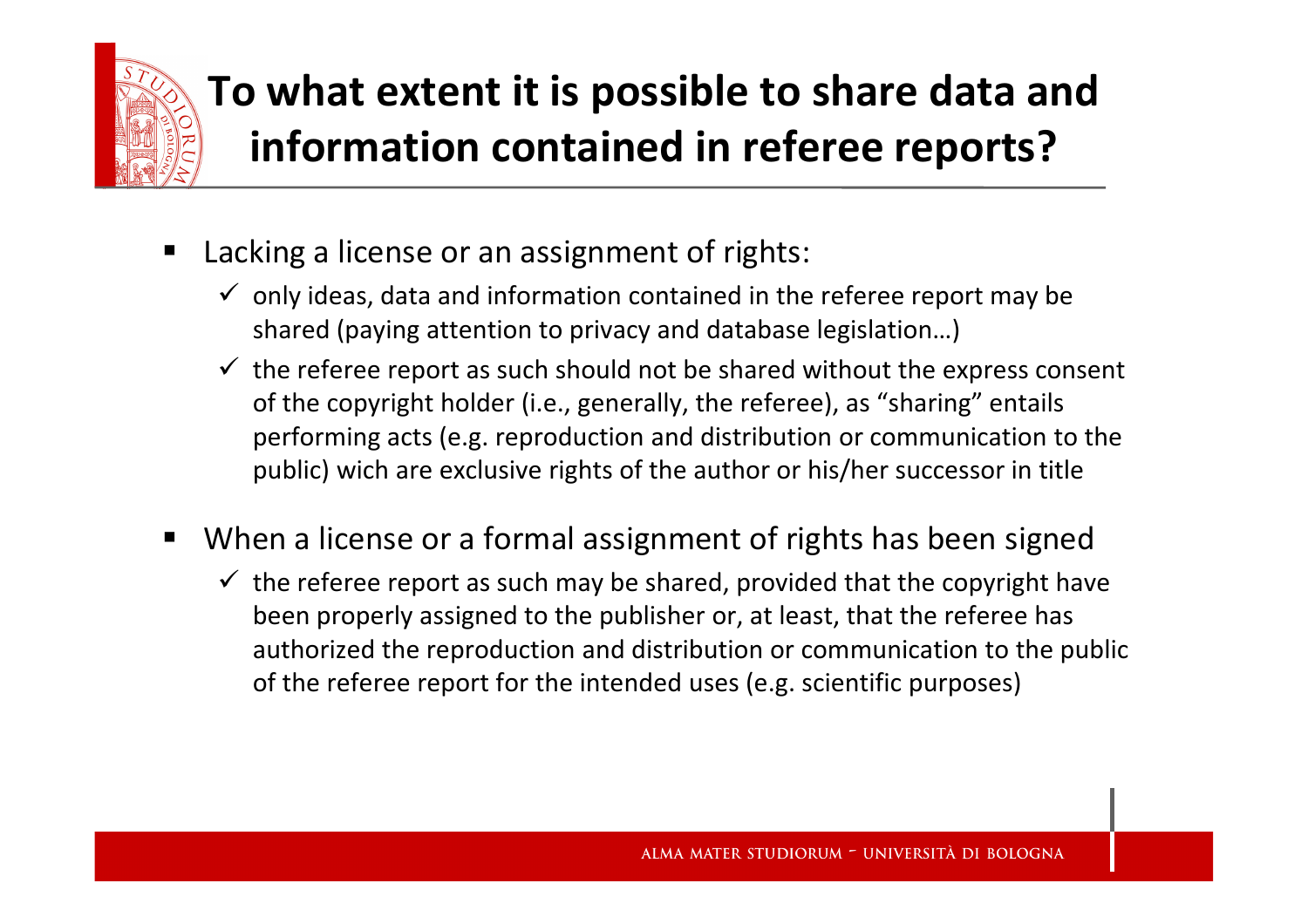

# How to share referee reports amongpartners of the PEERE project: an example



Express consent to share (i.e. reproduce, distribute, make available) referee reports – in an anonimous form – among a certain number of subjects, for scientific purposes, may be obtained:

(i) by requesting the referees to enter into a license agreement with the publisher; or

(ii) by properly drafting the ToU of the peer review process platform (if any)

Cross-authorization to share referee reports among partners may be exchanged by signing a multilateral agreement in which: (i) the intended purposes (ii) the permitted uses (iii) the extent of the making available of the referee reports should be detailed, in accordance with the rights transferred by the authors (nemo plus iuris transferre potest quam ipse habet).